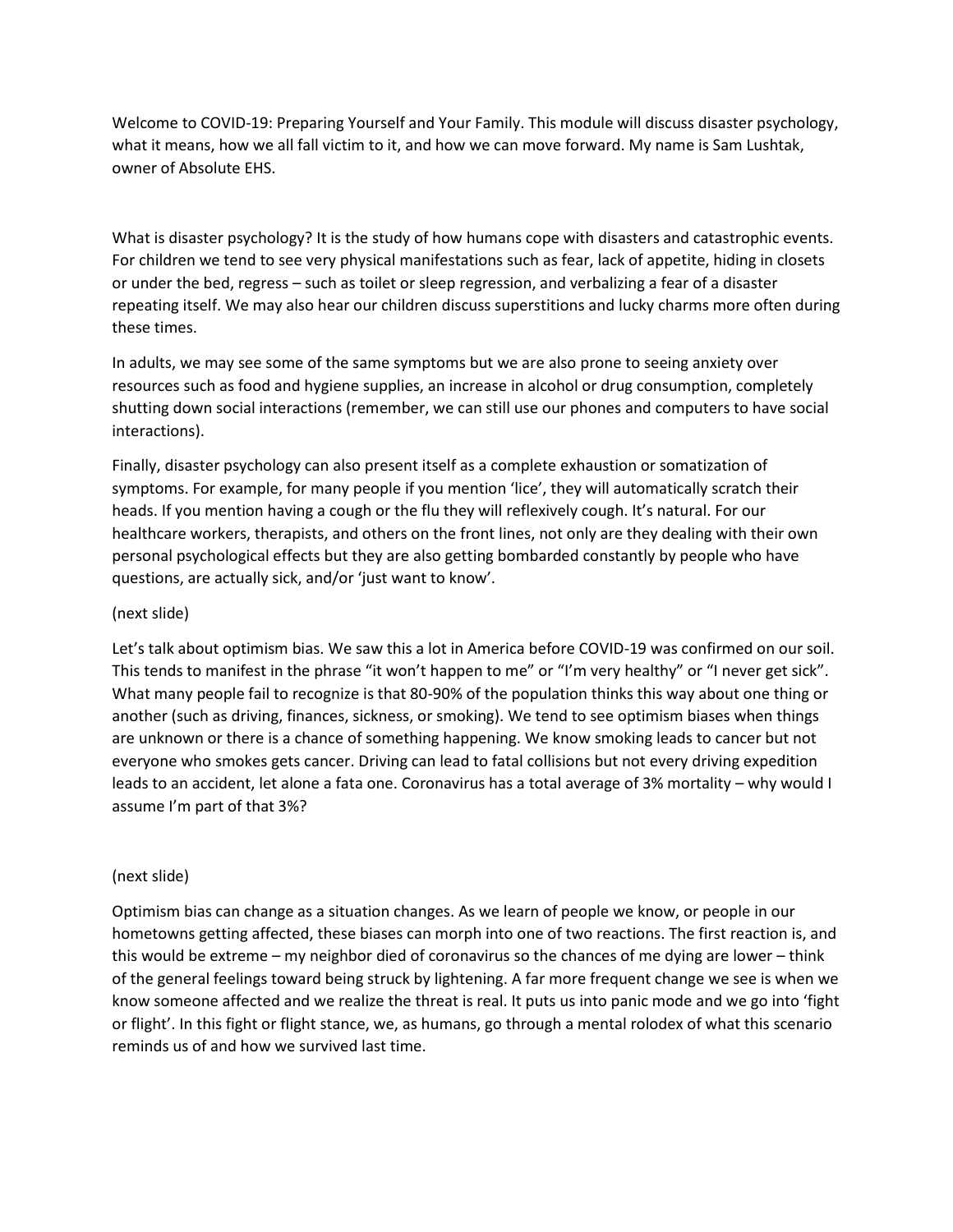## (next slide)

In reverting to what we know, we are most commonly affected by, what insurance companies call, 'acts of god'. This is usually a hurricane, earthquake, flood – that type of thing. Acts of God tend to result in loss of electricity or infrastructure so we generally prepare by getting hygeien products, flashlights, and batteries. This is the crisis we are reverting to – this is why everyone is buying toilet paper right now.

When it comes to preparing for a pandemic, our infrastructure, while possibly slowed (transit is a good example here), we really need to stock up on items such as food, over the counter medications so we can try to alleviate symptoms of illness at home, prescription medications, and things needed to encourage hydration (think electrolyte-rich drinks, your faucet will still work). If you would like to see an example preparedness shopping list, please look at the one posted on my website.

To compare timelines, a city or person tends to see approximately one act of god per year. In contrast, the last pandemic was the HIV/AIDS pandemic that went from 2005-2012. Before that was the H3N2 Flu in 1968. These pandemics are not top of mind in our mental rolodexes.

### (next slide)

It is also human nature to want to do something concrete, especially in a disaster. On top of that, we want something novel since the disaster happened while we were doing what we normally do so a new disaster clearly cannot be helped by something we do everyday, such as wash our hands.

When the CDC pointed out that hand sanitizer is effective against coronavirus, people ran out to buy this item that is not commonly on our shopping lists. As a society, we ignored the other part of what the CDC said which is that soap and water are far superior. That isn't new, we (hopefully) wash our hands with soap and water regularly. This is why there was a mad dash for hand sanitizer. There is another module on my site that further discusses the differences between hand sanitizer and soap and water should you be interested.

## (next slide)

While we are on the subject of what the CDC said – masks can be helpful but only if the person who is sick and coughing is wearing them. In addition to hand sanitizer, this is a new thing we don't normally buy but is easily found at most hardware stores. The problem is, N95 and higher rated masks need to be fit tested and you must be medically cleared to wear them and ensure you don't cause a different problem. With a surgical mask, while you don't need clearance to wear them, they are more likely to have gaps around the side of the mask and aside from protecting your mouth and nose from your own unconscious touching – will not help someone who is not sick. Please note, if you do find that you need a mask, you should not be going outside anyway. If you are directed to wear a mask by a medical professional, know that you should never sleep in it.

## (next slide)

Some take away thoughts that I wanted to share are listed here. Shopping locally regularly is important. This helps small businesses not only stay afloat but it also helps them with inventory counting purposes. Many stores are completely out of stock because they don't have a real idea of what their neighborhood needs. If we shop locally throughout the year, next time we have a disaster or pandemic, they will be better prepared. Additionally, your neighborhood store is literally your neighbor. They will not and really